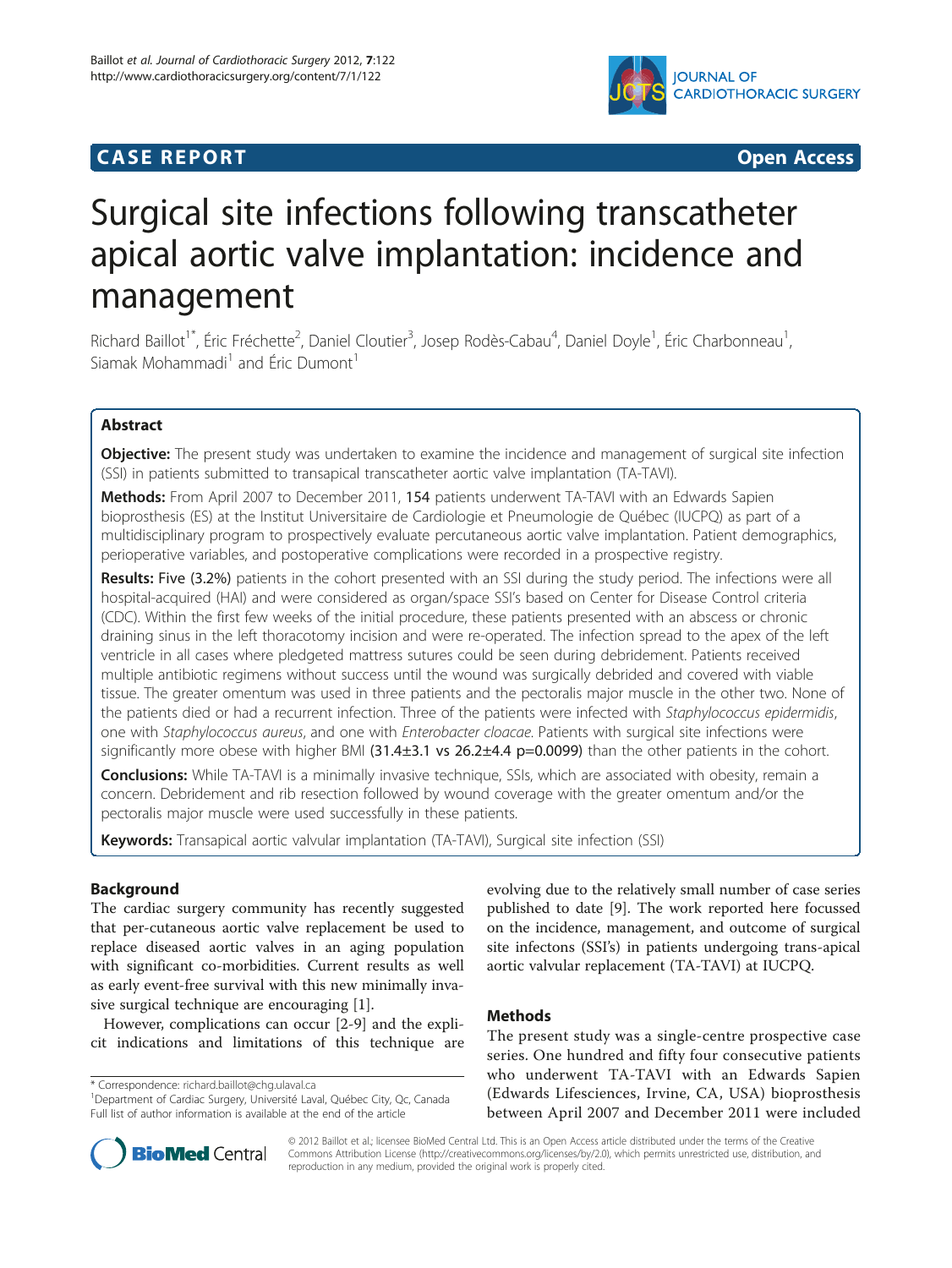in this retrospective analysis of prospectively collected data. Patient demographics, perioperative variables, and postoperative complications were prospectively recorded in a dedicated registry. Data collection procedures complied with the ethical rules of our research centre, and informed consent was obtained from the patients prior to surgery.

#### Surgical technique

The TA-TAVI technique has been described in a previous publication [\[10\]](#page-5-0) and by our institute and others in Europe in the Source registry. Briefly, the procedure is performed on heparinized patients (ACT 250 s) in a surgical theatre with fluoroscopy and under transoesophageal guidance with full monitoring. A small left anterolateral mini-thoracotomy is usually performed in the fifth intercostal space aligned on the mid-clavicular line. Pledgeted pursestring 2–0 Ethibond sutures are applied on the left ventricular apex (LV) after dissection and pericardial opening. A 26 Fr sheath is then inserted in the left ventricular apex and a 23 or 26 mm ES prosthesis is inserted under rapid pacing, trans-oesophageal guidance, and fluoroscopy [\[11](#page-5-0)]. Haemostasis is then performed again under rapid pacing to avoid tension and tearing of the ventricle. The pericardium is reapproximated whenever feasible. Conversion to extracorporeal bypass was needed in six (5.3%) patients in our cohort.

#### Statistical analysis

Continuous variables are reported as means ± standard deviation, or as medians  $\pm$  interquartile range, when appropriate. Discrete variables are reported as percentages unless otherwise specified. Factors associated with SSIs were analyzed using the chi-square test and Fisher's exact test, when appropriate. Because of the low number of outcomes, a multivariable analysis was not performed. All tests were two-tailed, and a  $P < 0.05$  was considered statistically significant. Analyses were conducted using Jump Software, v.7.0.2 (copyright 2007, SAS Institute Inc.).

# Results

One hundred and fifty-four patients were recruited for the study. The mean age of the patients was 78.6±7.9, and 57.8% were women. Previous cardiac surgery was documented in 70 (45.5%) of the patients, and 115 (74.7%) had coronary artery disease. Chronic renal failure was the rule in these aging patients, and the mean creatinine clearance rate (Cockroft formula) was 39.7±16.4 cc/min. The men and women had similar BMIs (M: 26.9±5.1/W: 26.8±5.5).

Five (3.2%) of the patients developed an SSI during the study period. Patient demographics are listed in Table [1](#page-2-0).

The mean age of these five patients with infected wounds was 75±6.3 and four were women. All were hypertensive and dyslipidemic and the four women presented with morbid obesity (BMI>30). One patient was formally identified as being diabetic, and three presented with hypothyroidism. Two patients had significant COPD with an FEV1 <70%. Two patients also presented with peripheral vascular disease while two others had a history of deep venous thrombosis and/or pulmonary emboli. All five patients who developed an SSI presented with significant chronic renal failure, three of whom having a creatinine clearances <60 cc/min. Lastly, one patient had been treated by radiotherapy for a lung carcinoma in the past, with resultant pulmonary fibrosis, while another was being treated with steroids for rheumatoid arthritis.

The indications for TA-TAVI in all five patients were severe senile degenerative calcified aortic stenosis (≤0.8cm) with a documented porcelain aorta in one patient and significant co-morbid conditions that would normally have denied them a standard aortic valvular replacement by sternotomy with extracorporeal bypass. All were NYHA class III, and only one patient presented with severe LV dysfunction with a history of heart failure, while two had had a coronary artery bypass.

# Surgical site infections: presentation and diagnosis

All five infections were hospital-acquired (HAI), that is, they occurred within one year of surgery, and were classified as organ/space SSIs based on CDC criteria. One patient also developed empyema. No infections were associated with post-implant prosthetic valve endocarditis. All five patients presented with an abscess or a chronic draining sinus in the left thoracotomy incision within the first few weeks of the initial procedure. In all cases, the infections spread to the apex of the left ventricle where pledgeted mattress sutures could be seen during re-exploration and debridement. This site was the previous port of entry for the TA-TAVI procedure. (Figure [1](#page-2-0)) None of these patients presented with a false aneurysm of the left ventricular apex or septic shock.

# Microbiology, surgical management, and outcome

All patients were treated using a combination of antibiotherapy and surgical debridement. As a rule, the patients received multiple antibiotic regimens with no success until the wound was surgically debrided and covered with viable tissue (greater omentum and/or pectoralis major muscle). Three patients had a *Staphylococcus* epidermidis infection, one a Staphylococcus aureus infection, and the fifth an Enterobacter cloacae infection. With more than a year of follow-up for all patients, none of the patients has died or presented with a recurring infection.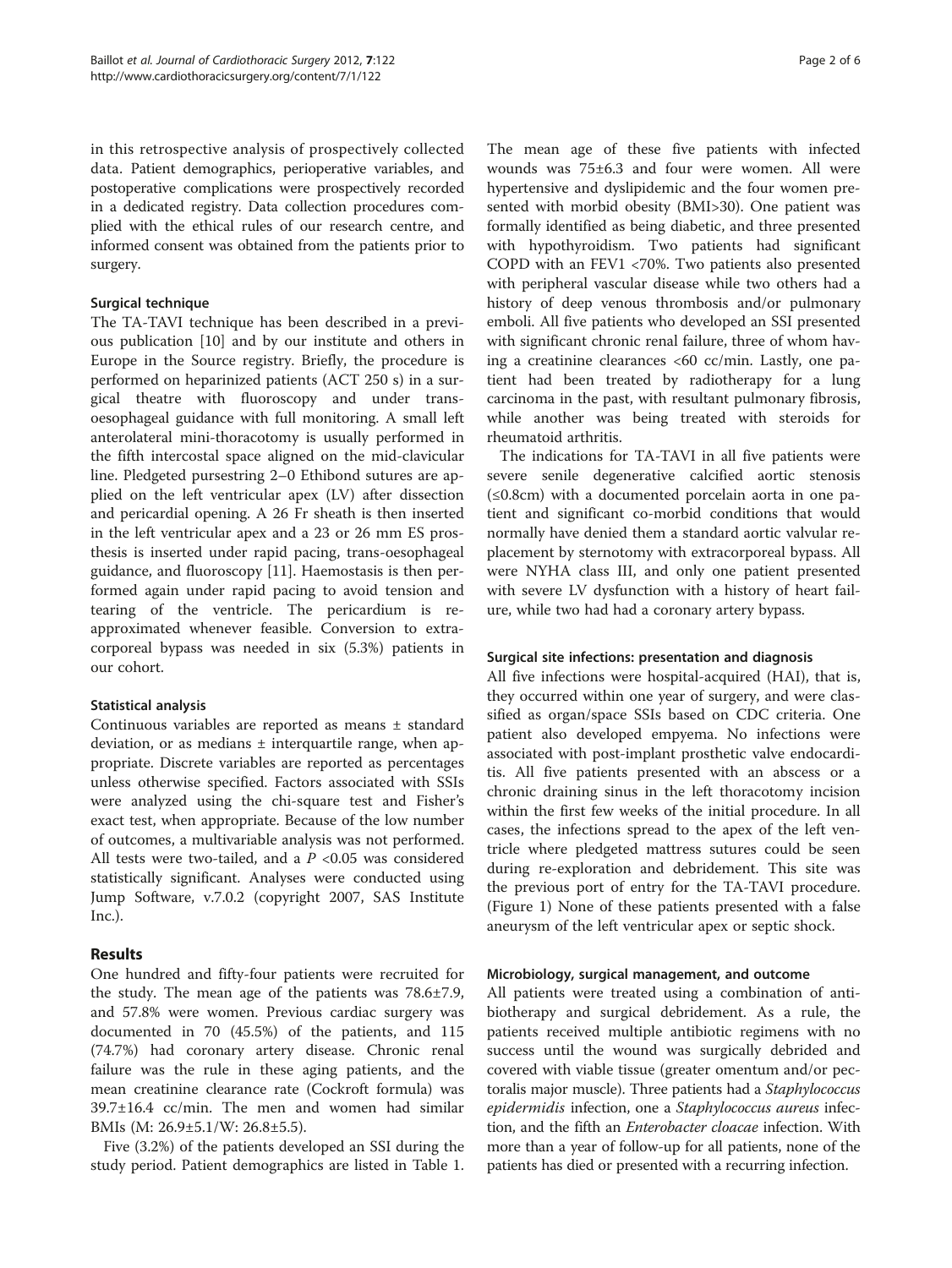| Patient | Sex | Age     | LV% | <b>KG/BMI</b> | Co-morbidity              | <b>ES</b> | <b>Complications</b>                             |
|---------|-----|---------|-----|---------------|---------------------------|-----------|--------------------------------------------------|
| 1. AB   | F   | 79      | 65  | 66/33         | TIA                       | 23        | Pneumothorax                                     |
|         |     |         |     |               | Hypothyroidism            |           | UTI                                              |
|         |     |         |     |               | Previous CABG             |           | CK-MB: 32.4                                      |
|         |     |         |     |               | Cr cl: 31.0               |           |                                                  |
| 2. JGC  | M   | 79      | 50  | 78/27         | AF/COPD                   | 26        | AF, renal failure,                               |
|         |     |         |     |               | <b>PVD</b>                |           | heart failure, pneumonia,<br>empyema CK-MB: 33.4 |
|         |     |         |     |               | Gout                      |           |                                                  |
|         |     |         |     |               | RA/steroids               |           |                                                  |
|         |     |         |     |               | History DVT Previous CABG |           |                                                  |
|         |     |         |     |               | Cr cl: 31.8               |           |                                                  |
| 3.IR    | F   | 76      | 65  | 72/30         | Hypothyroidism            | 23        | AF/Flutter                                       |
|         |     |         |     |               | Previous DVT/PE           |           | CK-MB: 18.8                                      |
|         |     |         |     |               | Porcelain aorta           |           |                                                  |
|         |     |         |     |               | Cr cl: 61.8               |           |                                                  |
| 4.MB    | F   | 64      | 50  | 92.5/35.2     | DM/MI                     | 26        | Heart failure                                    |
|         |     |         |     |               | Pulmonary emboli          |           | CK-MB: 12.4                                      |
|         |     |         |     |               | Lung Ca/Rorx              |           |                                                  |
|         |     |         |     |               | Cr cl: 69.4               |           |                                                  |
| 5. CR   | F   | $77 \,$ | 20  | 82/31.2       | PAF/PVD                   | 26        | Heart failure                                    |
|         |     |         |     |               | Hypothyroidism            |           | CK-MB: 12.4                                      |
|         |     |         |     |               | Active smoker             |           |                                                  |
|         |     |         |     |               | COPD                      |           |                                                  |
|         |     |         |     |               | Heart failure             |           |                                                  |
|         |     |         |     |               | Cr cl: 26.5               |           |                                                  |

<span id="page-2-0"></span>Table 1 Demographics of TA-TAVI hospital-acquired infections

AF Atrial fibrillation, CA cancer; CABG; Coronary artery bypass grafting; Cr cl, Creatinine (clearance ml/min); COPD Chronic obstructive pulmonary disease; DVT Deep venous thrombosis; DM Diabetes mellitus; MI Myocardial infarction; PAF, Paroxysmal AF; PE Pulmonary emboli; RA Rheumatoid arthritis; RoRX radiotherapy.

#### Factors associated with SSIs

Univariate analyses were performed to identify factors associated with an increased risk of infection. When compared to the other patients without infections, these five patients were found to be more obese (BMI >30)



and did present with chronic renal failure. (Table [2](#page-3-0)) No other factors with a significant correlation with an increased risk of infection were found.

# Case presentation

#### Patient 1

AB was a 81-year-old patient who had undergone coronary artery bypass graft surgery (CABG) twice in the past (1973 and 1993). She underwent a TA-TAVI procedure on March 26, 2008, with an ES 23, which was followed by a chronic infection of the thoracic incision. Cultures revealed the presence of E. cloacae. AB was followed at another centre and was referred back to us for surgery approximately two years after the initial surgery. The wound was debrided, and two adjacent segments of rib were resected and shaved from the left ventricule (LV) apex where Ethibond $^{\circledR}$  pledgeted sutures could be seen. The LV apex was then covered with the inferior part of Figure 1 Chronic sinus leading to left ventricular apex.<br>
the pectoralis major muscle, which was easily mobilized.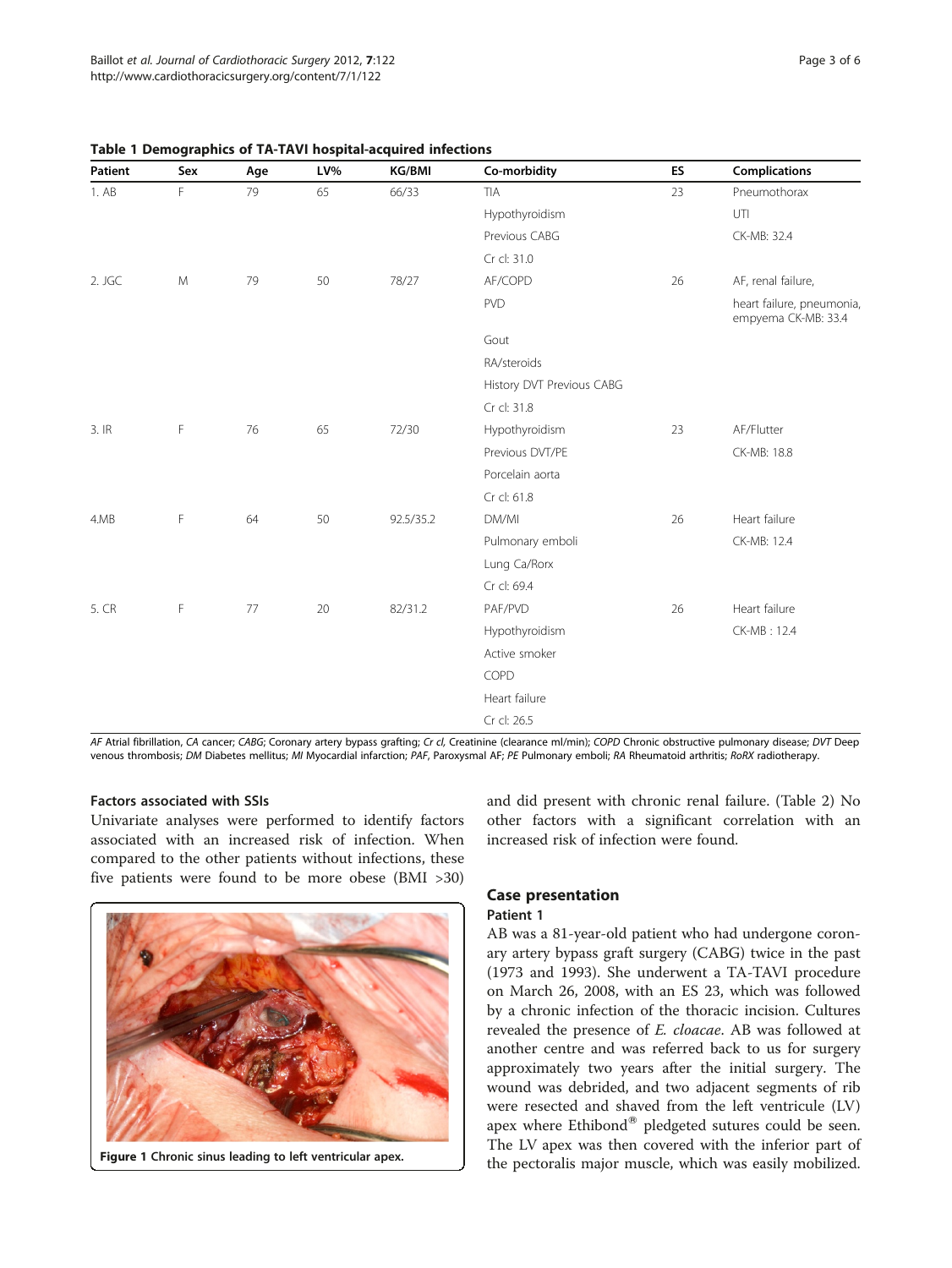<span id="page-3-0"></span>Table 2 TA-TAVI infection vs no-infection demographic and operative variables

|                          | No infection<br>$(n=149)$ | <b>Infection</b><br>$(n=5)$ | P      |
|--------------------------|---------------------------|-----------------------------|--------|
| Age                      | 78.7±7.9                  | 75±6.3                      | 0.3079 |
| Men (%)                  | 43.0 (64/149)             | 20(1/5)                     | 0.3067 |
| Weight (kg)              | $67.1 \pm 14.9$           | 78.2±10                     | 0.0996 |
| <b>BMI</b>               | $26.7 \pm 5.3$            | $31.4 \pm 3.1$              | 0.0504 |
| HBP (%)                  | 82.6 (123/149)            | 100(5/5)                    | 0.3056 |
| DM (%)                   | 34.2 (51/149)             | 20(1/5)                     | 0.5081 |
| Cr.clearance (median)    | 39.7±16.5 (37.5)          | $44.1 \pm 19.9$ (31.8)      | 0.5580 |
| DLP (%)                  | 89.9 (134/149)            | 100(5/5)                    | 0.4552 |
| PVD (%)                  | 45.6 (68/149)             | 40(2/5)                     | 0.8033 |
| COPD (%)                 | 26.2 (39/149)             | 40(2/5)                     | 0.4915 |
| Stroke (%)               | 3.4(5/149)                | 0(0/5)                      | 0.6771 |
| GI comp (%)              | 6.7 (10/149)              | 20(1/5)                     | 0.2564 |
| ARF (%)                  | 18.1 (27/149)             | 20(1/5)                     | 0.9147 |
| Septicaemia (%)          | $\Omega$                  | $\Omega$                    |        |
| Bronchitis/Pneumonia (%) | 21.5 (32/149)             | 40(2/5)                     | 0.3260 |
| UTI (%)                  | 18.1 (27/149)             | 20(1/5)                     | 0.9147 |
| Death (%)                | 12.8 (19/149)             | $\Omega$                    | 0.3938 |

A seroma was drained a few days later, and the wound subsequently healed without complication.

#### Patient 2

JGC was a 79-year-old patient who presented with rheumatoid arthritis and a history of previous CABG. He underwent the TA-TAVI procedure with an ES 26 without serious complications on June 2, 2009. Transient heart failure and an SSI occurred one month later. Cultures were positive for S. epidermidis. JGC was reoperated following drainage and local debridement, and part of the fifth rib was resected and a left lower lobe empyema was decorticated. The LV apex was covered with a pectoralis major muscle flap after complete mobilization that included humeral detachment to obtain an adequate amount of vascularized tissue to cover the LV apex and fill the adjacent residual thoracic cavity. This patient did well, and a Gallium scan performed four months later showed no abnormal captation.

#### Patient 3

IR was a 76-year-old patient who underwent a TA-TAVI procedure with an ES 23 on June 2, 2009. Severe calcification of the ascending aorta was identified preoperatively, and IR was referred for a percutaneous aortic valve implantation. The procedure was uneventful but the patient later presented with an *S. epidermidis* SSI. Despite adequate antibiotherapy, continuous drainage from the wound was documented, and the patient was referred for debridement and surgery four months after the initial surgery. Following an upper midline mini-laparotomy incision, the greater omentum was mobilized and brought to the left hypochondrium to cover the LV apex after thorough debridement of the incision.

Mobilization of the pectoralis was avoided in this patient due to the presence of huge breasts and fear of glandular necrosis. Follow-up was uneventful, and a Gallium scan performed two months later showed no abnormal isotopic fixation. This patient later presented with an incisional hernia and was reoperated.

#### Patient 4

MB was a 64-year-old obese diabetic patient who underwent a TA-TAVI procedure with an ES 23 on June 2, 2009. MB came back two months after the surgery, and an abscess in the thoracic incision was drained. Cultures revealed the presence of S. aureus. The past medical history of this patient included a right upper lobe adenocarcinoma treated with radiotherapy and subsequent pulmonary fibrosis. This patient had a history of pulmonary emboli.

Despite adequate antibiotherapy, continuous drainage from the wound was documented, and debridement was scheduled. Due to previous chest irradiation, an upper midline mini-laparotomy was performed at the same time. The greater omentum was mobilized, brought through a small incision, and tunnelled to the left hypochondrium to cover the LV apex where the pledgeted felts and sutures used for previous haemostasis could be seen. CT and Gallium scans performed three months after covering the LV apex with the greater omentum showed no signs of a recurring infection.

# Patient 5

CR was a 76-year-old patient who underwent a TA-TAVI with an ES 26 in October 2009. An S. epidermidis SSI ensued, which was locally debrided. The greater omentum was mobilized and used to cover the LV apex. However, the patient presented with a recurring infection, which was re-explored and further debrided. A rib resection over the LV apex was performed to complete the debridement. The lower part of the pectoralis major muscle was then partially mobilized and was used to cover the LV apex. A Gallium scan performed four months later showed no residual captation or signs of infection.

A review of all the operative protocols of these patients revealed that four of these five patients were operated in the first half or early experience of this series, that three were implanted the same day, and that the pericardium of only one infected patient was reapproximated during the initial procedure.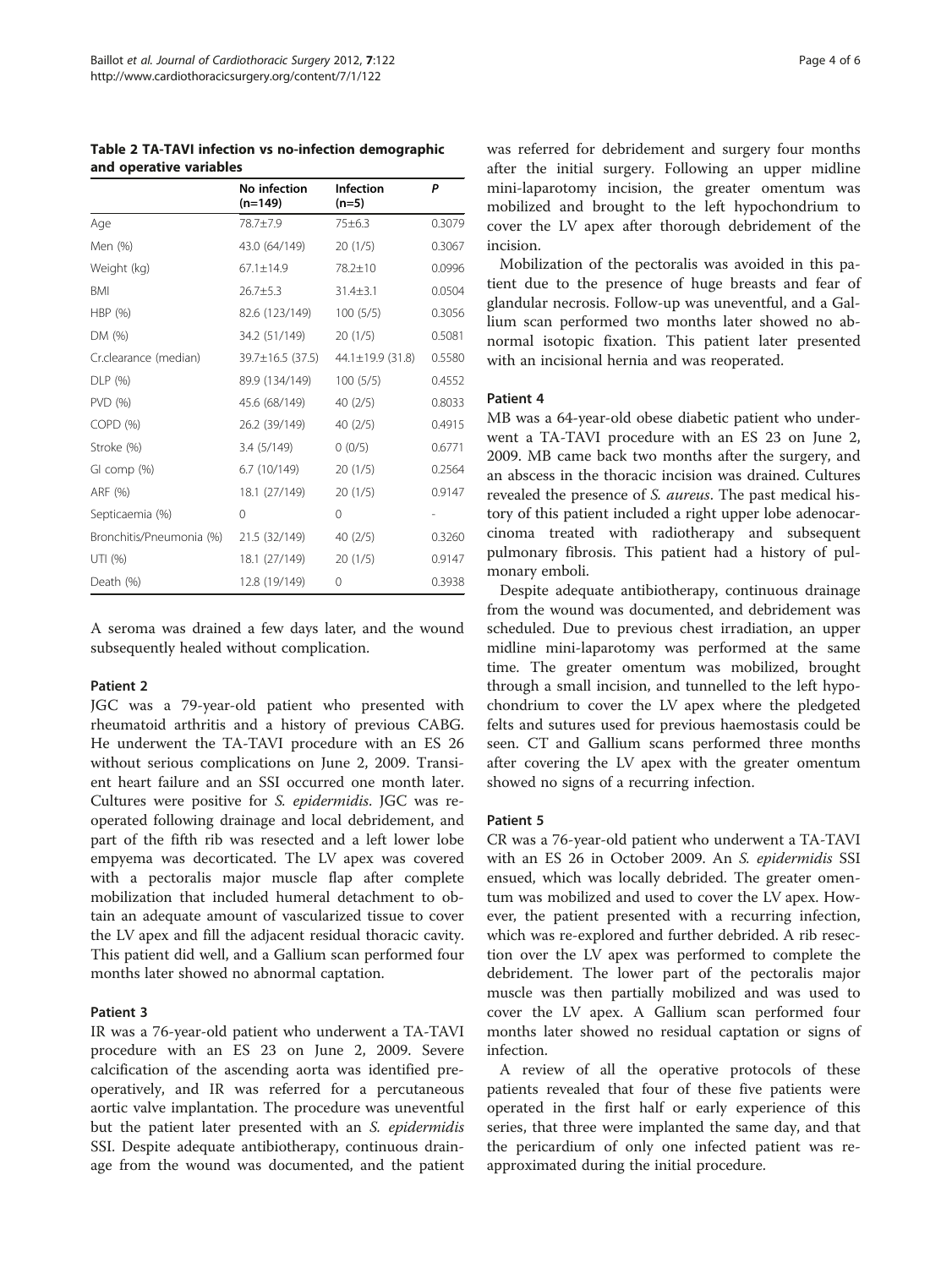Haemostatic agents such as Cryolife-Bioglue® (purified bovine serum albumin and glutaraldehyde) and Ethicon-Knu-Knit® (sterile absorbable knitted fabric prepared by the controlled oxidation of regenerated cellulose) were also used in 37 (32.7%) patients in this series to help control bleeding from the ventricle. BioGlue was used in only one of these 5 patients with infection.

# Conclusion

Although numerous studies have reported low frequencies of SSIs in patients who have undergone cardiac surgery, the present study is the first to describe the infectious complications associated with TA-TAVI in detail as well as their management and outcome. SSIs remain one of the most important and dreaded surgical complications of all cardiac procedures. They can affect up to 2 to 5% of these patients and are the most frequent HAIs [\[12\]](#page-5-0).

SSIs are a costly complication in all types of surgery and are associated with prolonged hospital stays, psychological distress, and increased mortality [[13-16\]](#page-5-0). The commonly acknowledged risk factors are associated with the changing demographics of patients presenting with cardiovascular diseases and are linked to aging, obesity, diabetes, and chronic renal failure [\[17,18\]](#page-5-0).

The same principles used to cure deep sternal wound infection (DSWI) were used in the present study, with viable tissues i.e. pectoralis muscle and/or greater omentum being brought to the wound to achieve complete healing.

Following wound washout and debridement of nonviable tissues, resection of a segment of the adjacent anterior part of the  $5<sup>th</sup>$  rib is recommend. Then and after partial mobilization of the inferior part of the pectoralis major, the LV apex is completely covered. In cases where further muscle tissue is needed, the pectoralis major can be completely mobilized from its insertions (including humeral) to optimize local treatments with minimal compromises in terms of postoperative function. Avoiding the use of the greater omentum may minimize abdominal complications such as herniation, although the omentum can now be easily mobilized with much less dissection using abdominal laparoscopic techniques.

Transposition of the greater omentum to reconstruct the chest wall through a subcutaneous tunnel has been described in the past to cure patients with complex skin ulceration following Halstead radical breast cancer surgery and chest wall irradiation [[19](#page-5-0)] although Kiricuta [\[20\]](#page-5-0) is mainly credited for the initial use of the greater omentum for chest wall reconstruction. The omentum has a known power of repair, is obviously very well vascularised and can regenerate tissue and cure infection [[21](#page-5-0)].

Interestingly, we were able to cure all the infected patients despite the fact that foreign material was left

behind i.e. apical pledgeted sutures. These patients have now all been followed for more than a year, and show no signs of recurring infections.

No severe sepsis, haemorrhaging, or false aneurisms were observed in these patients despite the fact that the left ventricular apex could be seen during surgical debridement and exposure. In our experience, the postoperative course of these patients was also uneventful, and the associated morbidity and mortality to date is lower than in patients afflicted with DSWI.

Pasic did report 3 patients that present late wound healing problems following TA-TAVI attributed to the use of glutaraldehyde and BioGlue [\[22](#page-5-0)]. In their publication they did report that LV apical sutures and felt were all removed from the LV apex without bleeding complications.

Preventive measures taken before the TA-TAVI procedure should be the same as with any other cardiac interventions with extracorporeal circulation. It include a dental consultation, eradication of bacteriuria, and prophylactic treatment of nasal carriers of S. aureus with mupirocin and chlorhexidine bathing if the patient is not an emergency. Antibioprophylaxis should also be pursued aggressively in due time before surgery for these patients who often present with lifelong sequelae of diabetes.

During surgery, glycaemic control is mandatory and pericardial closure is recommend, as in any other standard open heart surgery.

To our knowledge, there are still very few descriptions in the literature of the results and infectious complications of TA-TAVI. Bleiziffer et al. [[23](#page-5-0)] reported that two of 50 TA-TAVI patients (4%) had secondary wound healing problems that were managed with negative pressure wound therapy and delayed primary wound closure. We didn't use negative wound pressure therapy for these patients with an open sinus leading to the apex of the left ventricle. Pasic [\[7](#page-5-0)] reported that two of 175 TA-TAVI patients (1.1%) had post-operative wound problems, one of whom being an MRSA carrier who eventually died from sepsis and another one who died from a groin infection following conversion to femoro-femoral cardiopulmonary bypass.

Minimally invasive valvular surgery and transcatheter aortic valvular replacement have recently been put forward as alternatives to standard open valvular replacement via sternotomy. These techniques are associated obviously with better cosmetic results, less pain and blood loss, better respiratory function and shorter hospital stays. They are challenging the way valvular surgery has been performed in the past and, as suggested by L. Cohn, and are opening the way to a paradigm shift in cardiac surgery [[24\]](#page-5-0).